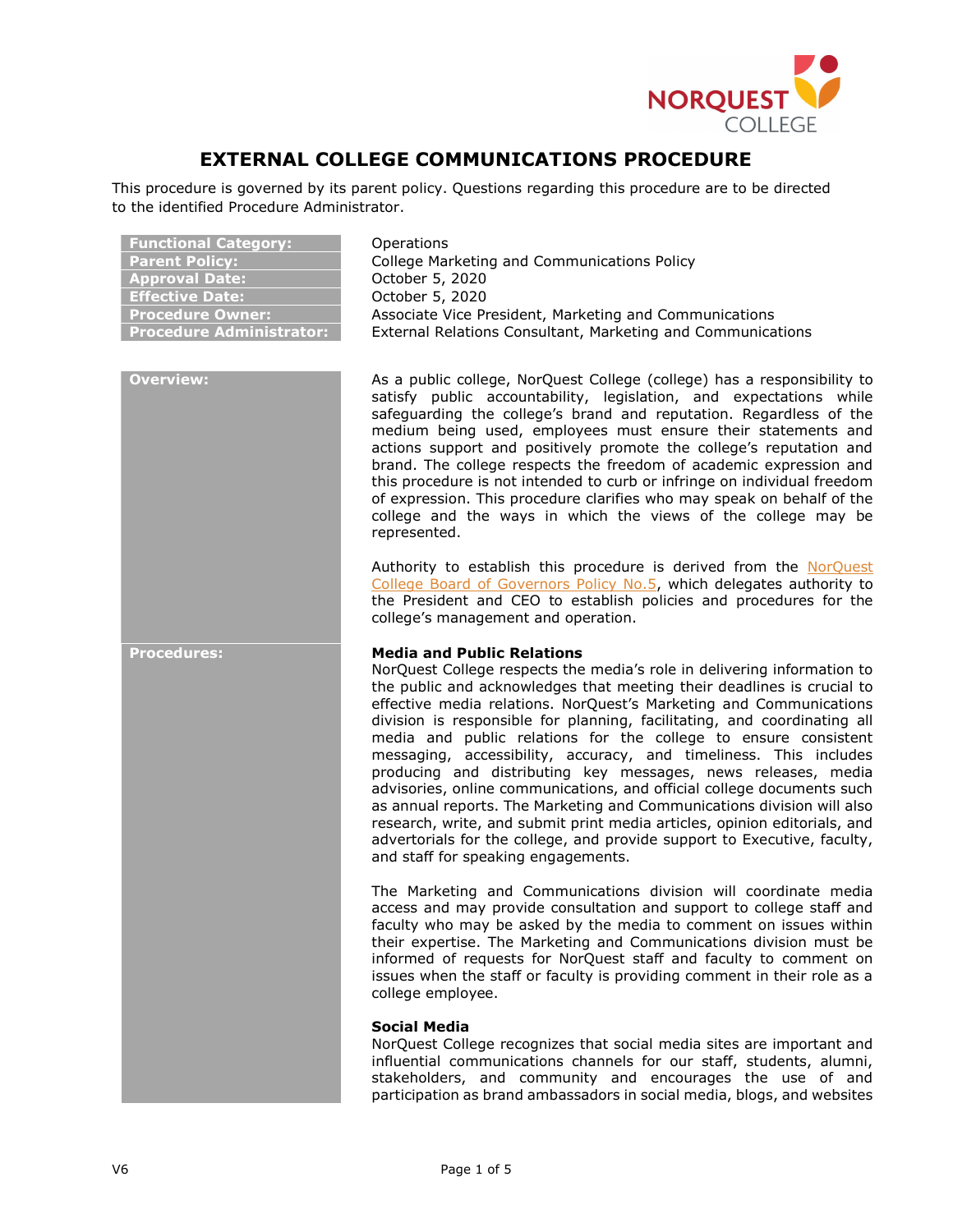

that support the college's vision, strategies, and objectives. The Marketing and Communications division may choose to post collegerelated social media content generated by staff, faculty, and students on the college's internal and external websites and social media accounts, as appropriate. As social media evolves over time, this procedure will be adapted to reflect needed modifications accordingly.

Social media users communicating in their capacity as college personnel must communicate in a manner aligned with their specific roles and responsibilities, and the authority which corresponds with their specific roles and responsibilities. College employees must not use the NorQuest logo or any other element of the NorQuest brand as a profile picture, background image or social media handle in any personal social media account to avoid being mistaken as an official representative of the college. No employee shall engage with the media through social media in the event of a crisis or emergency and will direct all media inquiries to the External Relations Consultant, Marketing and Communications.

### Speaking or posting on behalf of the College:

- The Board Chair is the official spokesperson on matters of Board Policy and topic/decisions in the Post-secondary Learning Act that reside with the Board.
- The President and CEO, or an approved designate, is the official spokesperson on all matters dealing with the operation and management of the college.
- The members of the Executive Team are the official spokespeople on matters dealing specifically with their areas of operation.
- The Associate Vice President, Marketing and Communications is the official spokesperson on day-to-day college matters. The External Relations Consultant, Marketing and Communications is the alternate.
- Any news media or media inquiries must be immediately shared with the External Relations Consultant, Marketing and Communications using the contact information available on the college's website.
- Other employees may be asked to serve as spokespersons where they have specific expertise, a designated role, or to provide profile for a program or activity. These employees will be identified by the Executive Team, the President and CEO, or the Board Chair.
- All employees authorized as spokespersons, regardless of media, will receive media training prior to being asked to act as spokespersons.

# Actions:

For all external communication on behalf of the college, regardless of the medium, college employees must:

- Be transparent: If you speak or communicate externally, participate in, or maintain a social media or other online presence on behalf of the college or post about the college on your personal time, you must readily and clearly acknowledge your connection to NorQuest College. Be honest about who you are and your role at the college. If you are not speaking on behalf of the college, make it clear you are not an authorized representative, but are sharing your own personal or professional views as part of a community.
- **Be accurate:** Ensure the information you communicate is accurate, complete, and factual. Do not speculate or estimate, as it could be misconstrued as fact and repeated. As a post-secondary institution,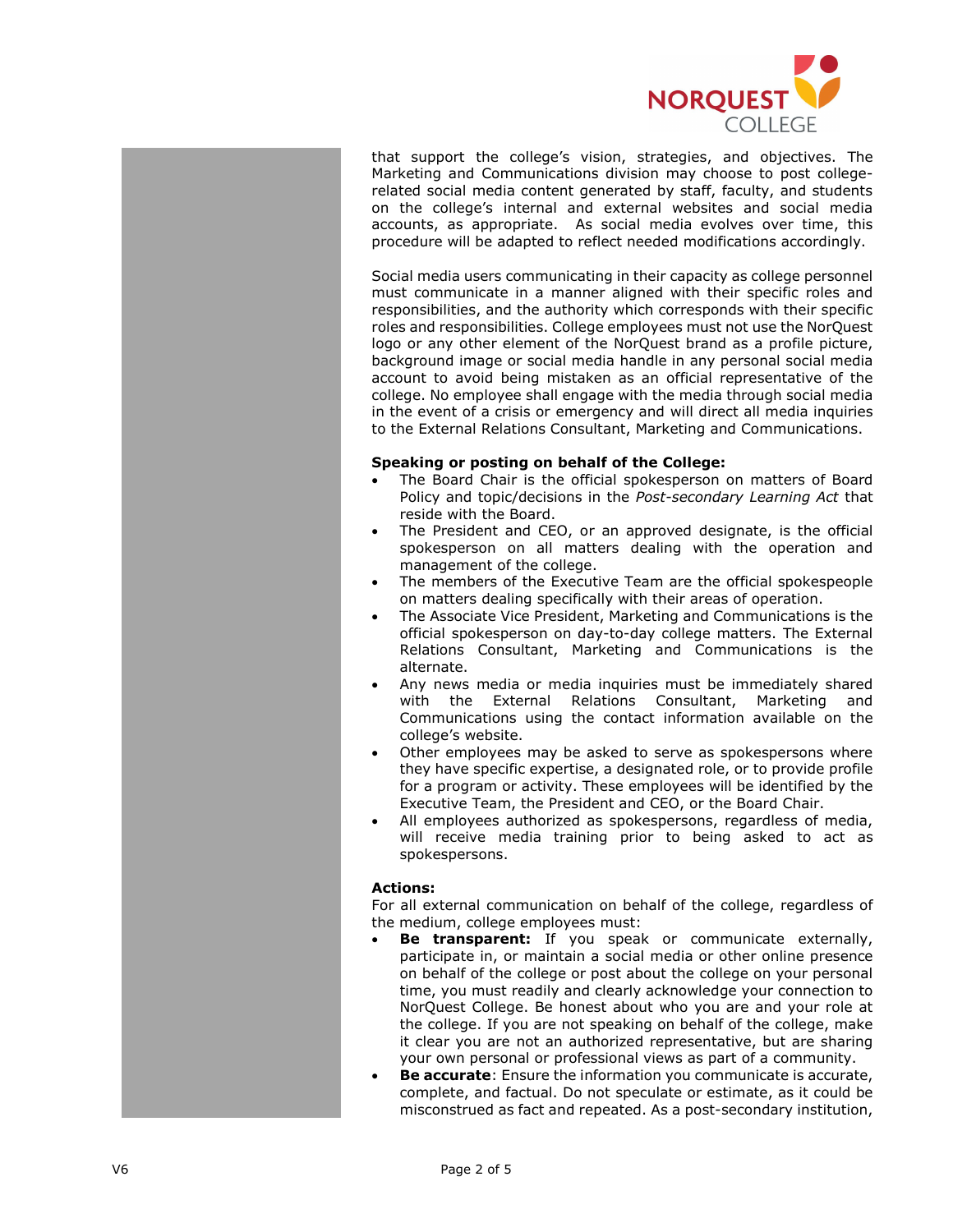

we are held to a higher standard for spelling and grammar than others, so please proofread content before publishing and adhere to relevant college procedures. If in doubt, do not speak or post. If you make an error, correct it quickly and visibly.

- Be respectful: Communicate in a constructive, civil, and respectful manner. Respect the interests and privacy of your colleagues and students. Add value to the conversation and share only content you are sure will be of interest to others in that forum. Refrain from engaging in emotionally-charged, disparaging or inflammatory dialog, especially related to the college, colleagues, supporters, customers, other institutions, or government. Please think before you speak or post.
- Be careful: Before you speak or post, be sure you know how your contribution could be used or interpreted. Your words or interview could be edited for content by the media. Observe the social media site policies and be observant about how your content can and will be used by the site and others. Comments made in the public domain, regardless of relevance to your role at the college, can affect your and the college's reputation, so take care to consider the potentially harmful ways in which they could be used. Comply with all applicable college policies and procedures and provincial and federal laws and regulations, especially regarding privacy, conflict of interest, copyright, intellectual property, confidentiality, and ethics. Please note and familiarize yourself with the Related Procedures and Related Information. You are legally liable for what you say in public or post online, so act, speak, and post responsibly.
- Be responsive: If you are authorized to speak or post on behalf of the college, be accessible and available, and respond in a timely manner to maintain positive public and media relations both online and offline. Establish, monitor, and maintain your online presence and visitor contributions regularly and consistently. Remove or do not approve for publishing comments that are spam, use offensive language, or violate applicable laws and college policies and procedures.
- Be approved: You must be authorized by the college to speak or post on behalf of the college or as a representative of the college to provide approved information that falls within the college's mandate or represents the college's position or views. Some college employees will be authorized to speak or post for the college as part of their role as outlined in this procedure; if you are not, you must receive permission from your member of the Executive Team and notify the External Relations Consultant, Marketing and Communications prior to speaking or posting. If you may be mentioning the college using online and social media in your personal life or your connection to the college may be mentioned in media, advise the External Relations Consultant.
- Refer news media and media inquiries to Brand: All media contacts must be referred to the Marketing and Communications division for coordination and guidance. Authorized spokespersons should consult with the External Relations Consultant, Marketing and Communications before responding to any media inquiry or request. All news releases and media advisories must be written and/or reviewed and released by NorQuest's Marketing and Communications division.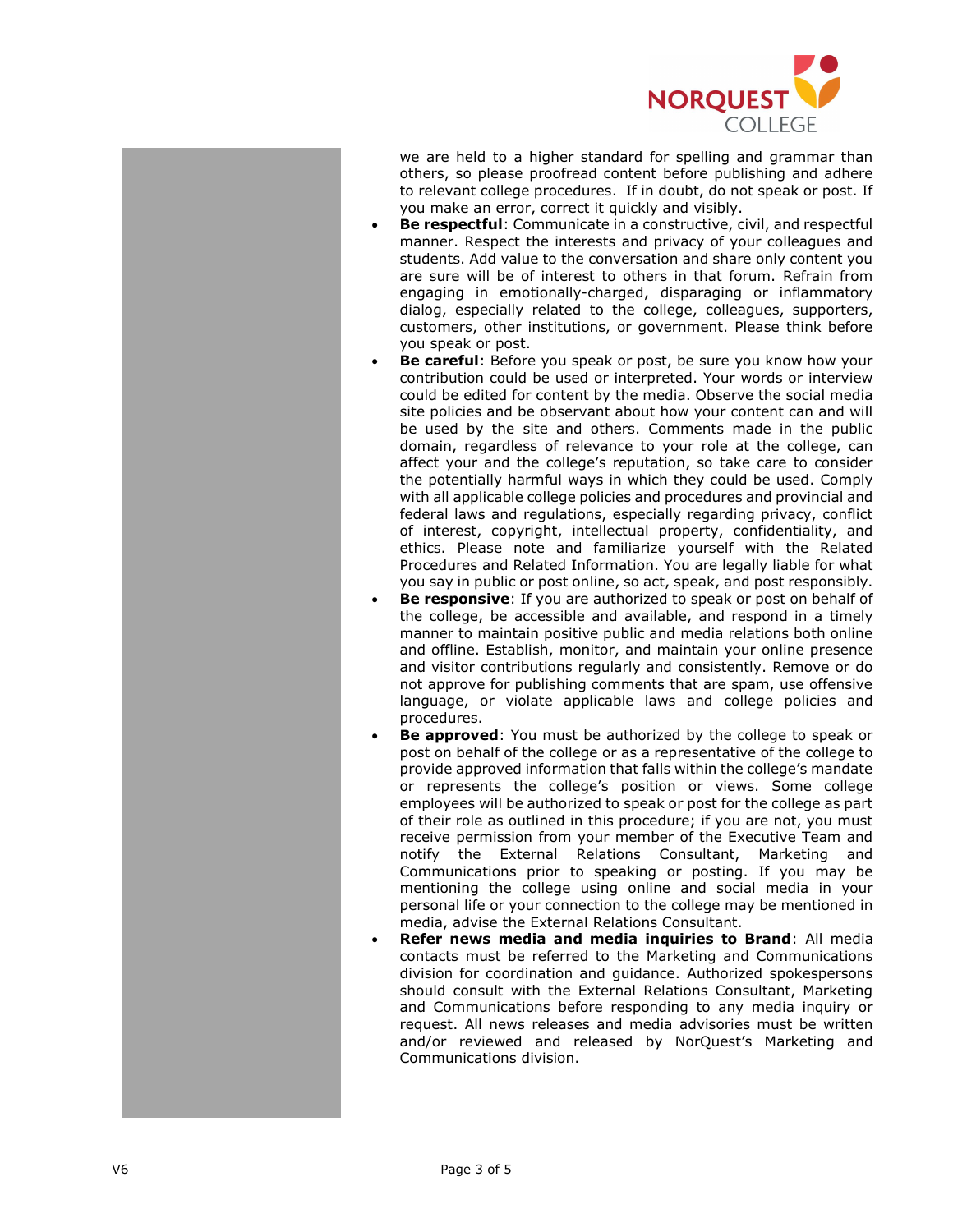

You may not, regardless of the medium:

- Discuss, disclose, or speculate on internal policies and procedures, operations, financial information, plans, or legal issues unless expressly and officially authorized to do so on behalf of the college.
- Discuss, disclose, or post confidential or proprietary information about the college, employees, students, faculty, alumni, supporters, or others except as allowed and defined under the relevant college policies and procedures.
- Use the college's name, wordmarks, logos, or other images on any external communication, online, and social media sites, to promote or endorse any product, cause, or political party or candidate unless expressly and officially authorized to do so.

#### Other considerations:

The college will remove content from its official online properties if a request is received from a person directly affected by the content if the content violates provincial laws, federal laws, and/or college policies and procedures. The college cannot guarantee cached copies of the content will not be preserved online by third parties or individuals.

The college reserves the right to remove content and comments from its official online properties that are spam, use offensive language, or violate applicable laws and college policies and procedures.

Definitions: **College online properties and presence:** include internal and external websites, official social media sites, feeds, streams, and official pages on other public websites.

> **Employee:** includes a person who is engaged by NorQuest College to perform a service in accordance with existing terms and conditions of employment, employment contracts or collective agreements.

> Freedom of Expression: is one of the Fundamental Freedoms protected by the Canadian Charter of Rights and Freedoms. Section 2(b) of the Charter protects "freedom of thought, belief, opinion and expression, including freedom of the press and other media of communication."

> Media relations: is the relationship the college has, initiates, develops and nurtures with the media, in all its forms, to promote the college through clear communications to the public.

> Public relations: is the strategic management of relationships between and organization and its diverse publics through the use of communication, to achieve mutual understanding, realize organizational goals and serve the public interest. (Source: Flynn, Gregory & Valin, 2008 – official Canadian Public Relations Society definition).

> Social media: refers to online tools and services that allow any Internet user to create, share, repurpose and publish content; collaborate, communicate and interact with content and other users; and participate in personal and professional networking.